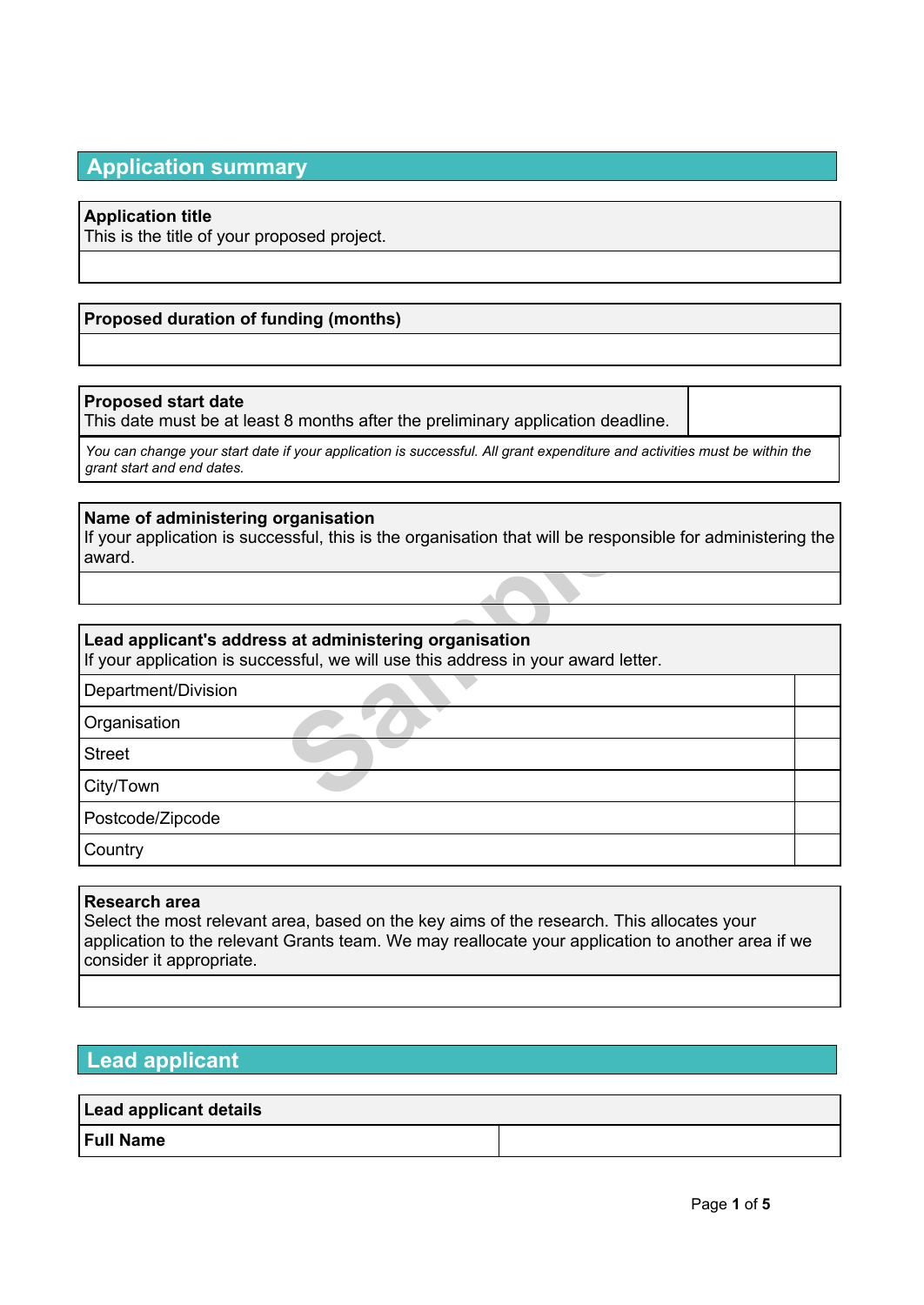| <b>Department</b>     |  |
|-----------------------|--|
| <b>Division</b>       |  |
| Organisation          |  |
| <b>Address Line 1</b> |  |
| <b>City/Town</b>      |  |
| <b>Postcode</b>       |  |
| <b>Country</b>        |  |
| <b>Telephone No.</b>  |  |
| <b>Email Address</b>  |  |

| Career history (current/most recent first) |    |          |                     |  |  |
|--------------------------------------------|----|----------|---------------------|--|--|
| $ $ From                                   | ιი | Position | <b>Organisation</b> |  |  |
|                                            |    |          |                     |  |  |

| <b>Education/training</b> |    |                                                              |                                                                                                                                                                                                                                                    |  |              |  |  |
|---------------------------|----|--------------------------------------------------------------|----------------------------------------------------------------------------------------------------------------------------------------------------------------------------------------------------------------------------------------------------|--|--------------|--|--|
| From                      | To | Qualification                                                | <b>Subject</b>                                                                                                                                                                                                                                     |  | Organisation |  |  |
|                           |    |                                                              |                                                                                                                                                                                                                                                    |  |              |  |  |
|                           |    |                                                              |                                                                                                                                                                                                                                                    |  |              |  |  |
| <b>Career breaks</b>      |    | work because of the COVID-19 pandemic.                       | Have you taken a break from research or any periods of part-time work? This<br>could include periods of parental or long-term sick leave, or if you had caring<br>responsibilities. You can also include any periods where you were unable to      |  |              |  |  |
|                           |    | including sharing any sensitive personal health information. | We take breaks from research into account when we consider your track record. State when and for what period you took<br>a break, or were working part-time. We are not asking for the reasons for this break so please do not provide these here, |  |              |  |  |

#### **Career breaks**

#### Provide details

Do you wish to undertake this award part-time? If you wish to undertake this award part-time, either from the start or part way through the grant, your host organisation must employ you on a part-time basis during that time.

We provide flexible research career opportunities. If you're applying for funding, you can request flexible and part-time working. This could be to help you manage family commitments or if you have individual needs which make undertaking *an award full time challenging.*

We always try to accommodate requests, as long as your employing organisation agrees to the working arrangement. Your Grants Adviser will contact you to acknowledge receipt of your application after the scheme application deadline; you should discuss any flexible working plans with them as early as possible. If you have any questions before you apply, *please contact our Grants Information Desk.*

#### **Career contributions**

What are your most important research-related contributions? These may be from any stage of your research career. State what each contribution was, when it came about, why you think it is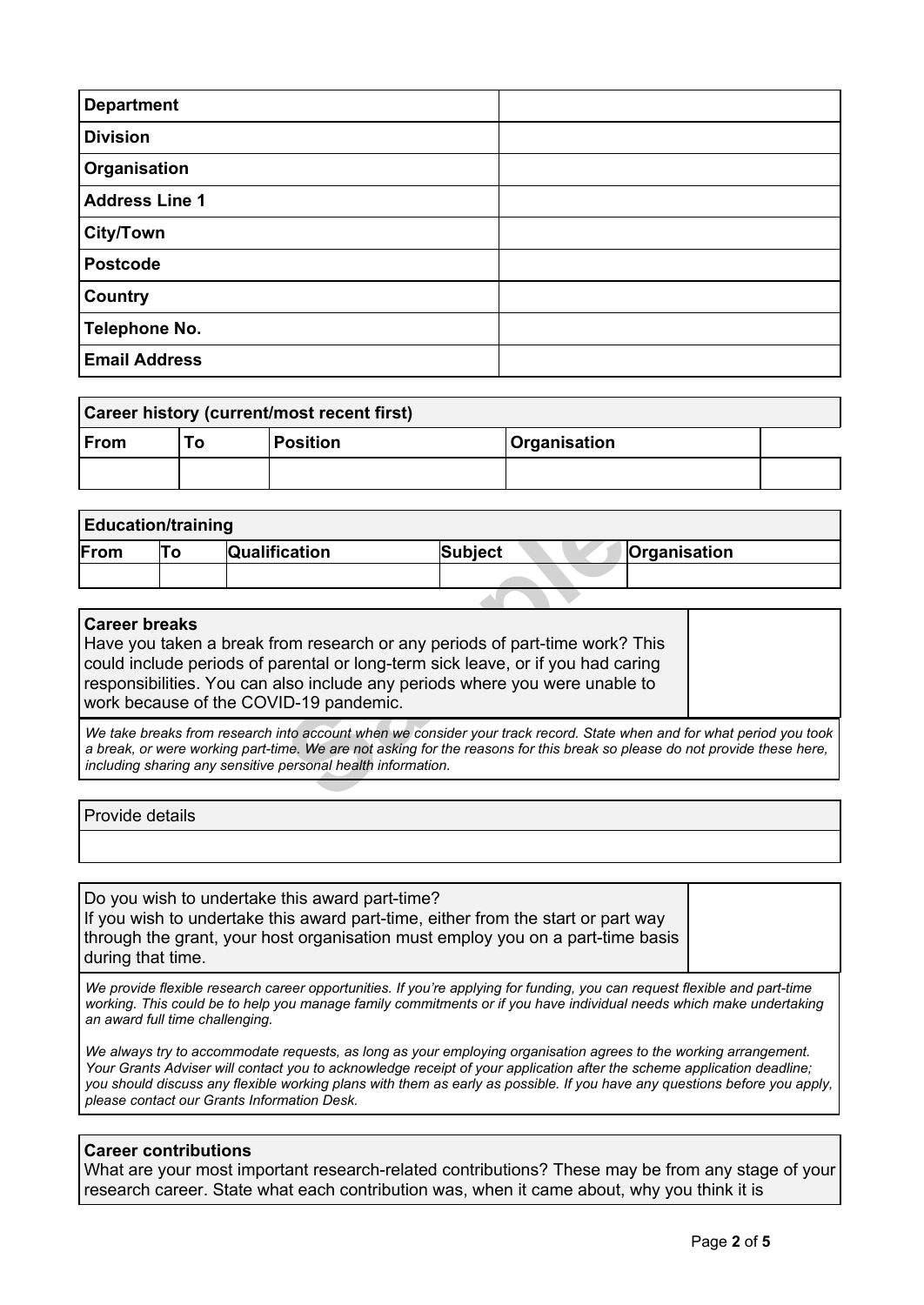important and what impact it has had. Examples include publications, patents and impacts on policy. (350 words max.)

#### **Personal statement**

Describe how this Fellowship will further your research and career aspirations, and its context in your longer-term vision. (500 words max.)

#### **Research outputs**

List up to 20 of your most significant research outputs; at least five of these must be from the last five years. For 10 of these outputs, provide a statement describing their significance and your contribution (up to 50 words maximum per output).

Research outputs may include (but are not limited to):

- Peer-reviewed publications and preprints;
- Datasets, software and research materials;
- Inventions, patents and commercial activity.

Frame and research materials;<br>
Sample Commercial activity.<br>
Cations, indicate those arising from Wellcome tral ID (PMCID) reference for each of these. You<br>
this question.<br>
Sample the title of paper and all authors (unless<br> For original research publications, indicate those arising from Wellcome funded grants in bold, and provide the PubMed Central ID (PMCID) reference for each of these. You can find more information on this in the guidance to this question.

Give the citation in full, including the title of paper and all authors (unless more than 10, in which case you may use 'et al', ensuring that your position as author remains clear). Citations to preprints must state "Preprint", the repository name and the articles persistent identifier (e.g. DOI).

*Include here systematic reviews (e.g. Cochrane Reviews) and meta analyses, but exclude abstracts and literature reviews. We encourage you to include articles published via open research publishing platforms, such as Wellcome Open Research, providing they have passed peer review.*

Only include preprints, complete manuscripts that have been submitted to a preprint repository or service (for example, bioRxiv, PeerJ Preprints, arXiv, SocArXiv or PsyArXiv), if they have a permanent identifier such as a DOI or arXiv identifier. Our open access policy requires all original peer-reviewed research papers, supported in whole or in part by our funding, to be made available through PubMed Central (PMC) and Europe PMC as soon as possible and in any *event within six months of the journal publisher's official date of final publication.*

The PubMed Central ID (PMCID) is the unique identifier assigned to every full text paper in PubMed Central (PMC) and *Europe PMC.*

We actively monitor compliance with our open [access](https://wellcome.org/funding/guidance/open-access-policy) policy and we ask successful applicants to provide a full list of all their Wellcome-funded research papers, and confirm compliance by providing the PMCID identifier for these, before the award letter can be issued. You can find further guidance in our open access policy statement and authors' information.

How many peer-reviewed publications have you authored/co-authored? Include systematic reviews and meta analyses but exclude abstracts and literature reviews.

*We encourage you to include articles published on open research publishing platforms, such as Wellcome Open Research, providing they have passed peer review.*

List all research funding you have held in the last five years and any key funding before then.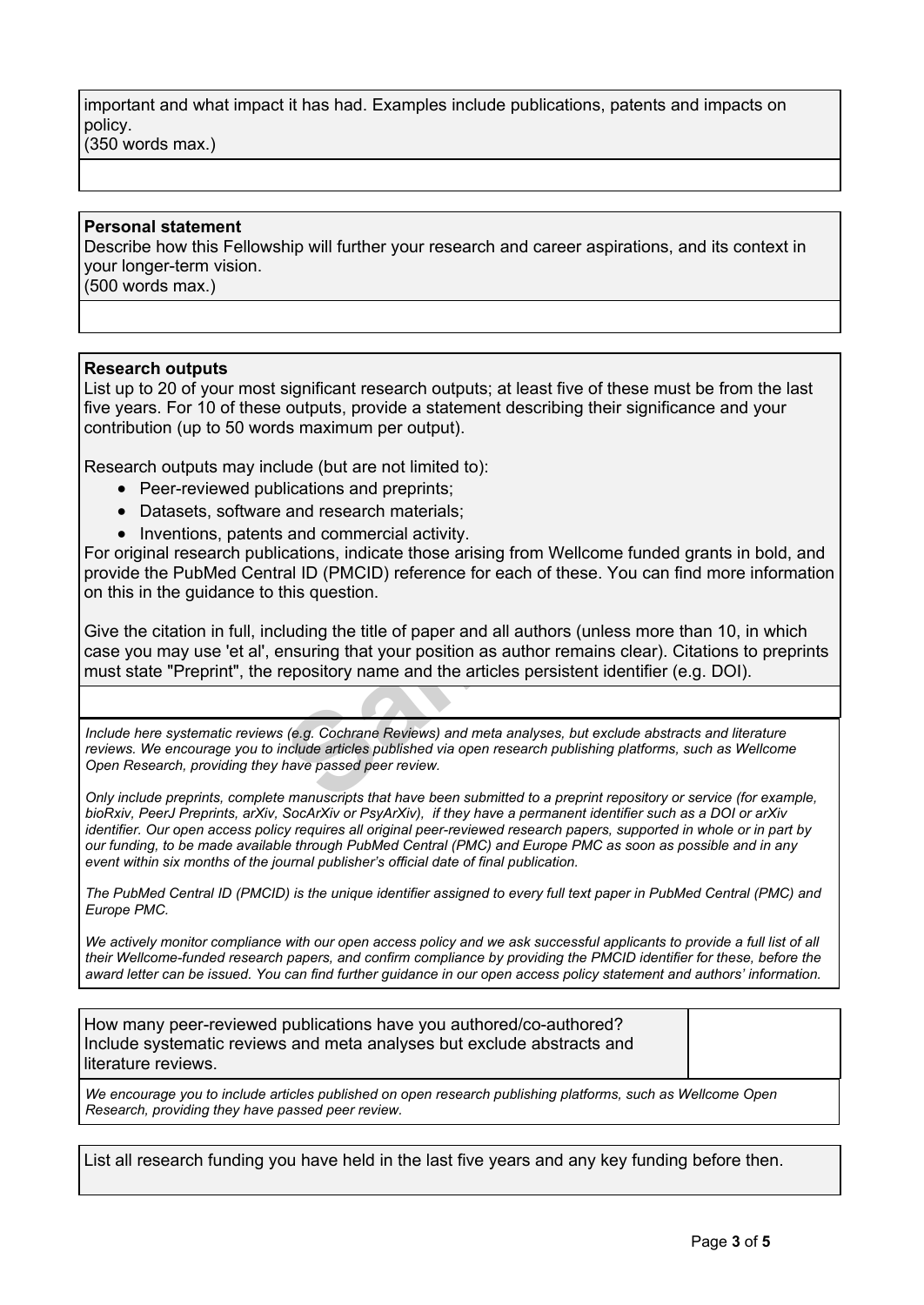List the most recent first. State the name of the funder, name(s) of grantholder(s), title of the project, total amount awarded (and how much of this you received), your role in the project, and the start and end dates. State the percentage of your time spent on the research; if the grant is active state the number of hours per week that you spend on the research.

Include details of any recurrent or core funding you have held. Explain your role in obtaining the funding. For example, whether you held them in your own right as lead applicant, coapplicant, or as part of a consortium.

We look at vour success in getting research funding when we assess your track record. We also want to understand how *this proposal is distinct from other funding you hold.*

### **Sponsors**

#### **Details of sponsor**

Your sponsor must be based at the administering organisation.

**Sample School 1 Name, including title (e.g. Professor, Dr) Current position Department Organisation**

**Supporting statement from sponsor** Upload a letter of support from your sponsor

Are additional sponsors required for your application?

If you propose to undertake work in a low- or middle-income country, identify an appropriate sponsor at your overseas *organisation.*

#### **Details of additional sponsor(s)**

**1**

**Name, including title (e.g. Professor, Dr)**

#### **Current position**